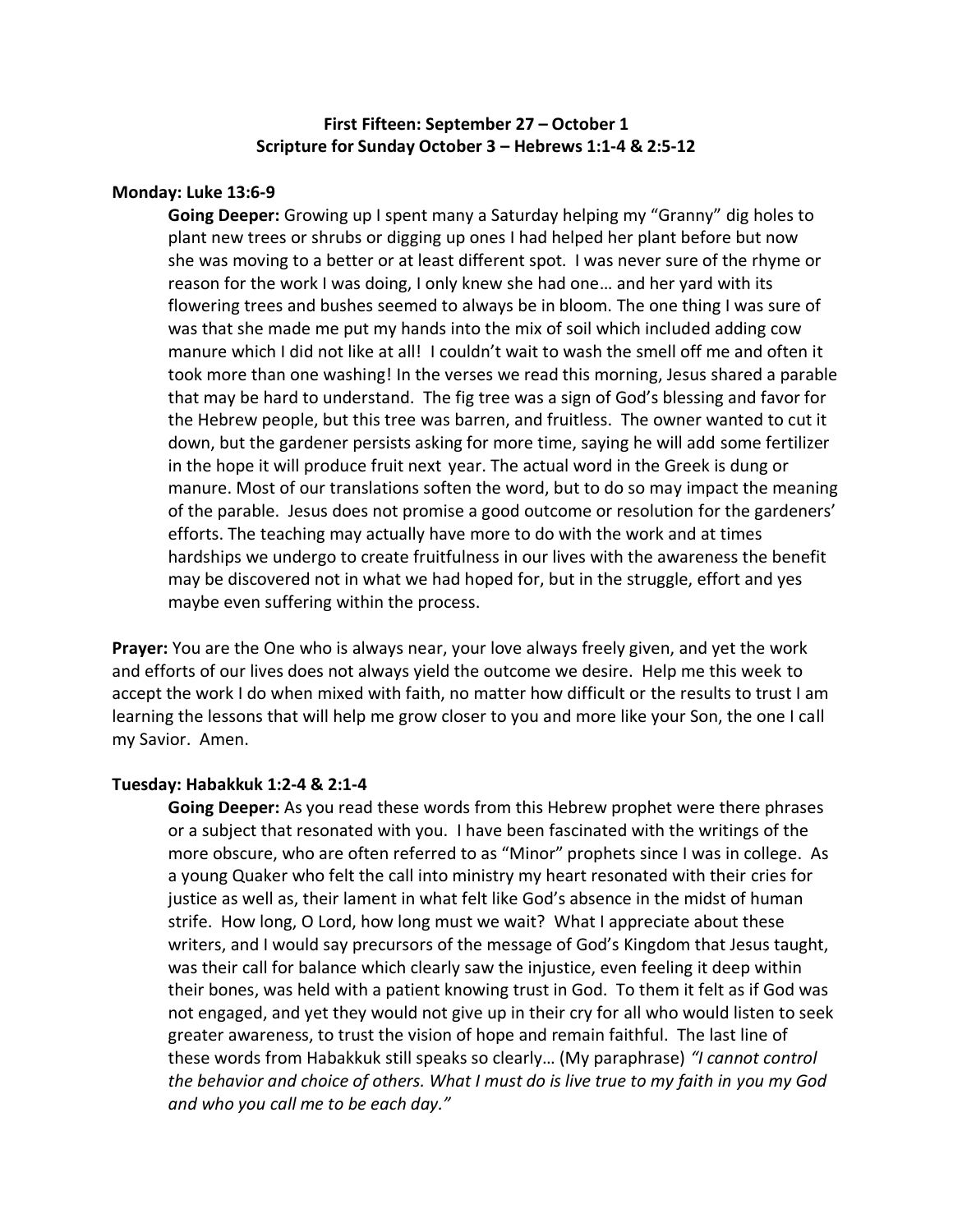**Prayer:** Great God of love and patience, I know you see far beyond my understanding. Help me be more patient with myself and others, and more courageous so I may live my faith and allow it to lead me to stand my ground so your love and justice will be evident through the words I say and the choices I make. Help me to hear the cries of the prophets and the teachings of Jesus clearly so I may follow their leading and live this day with grace and honor. Amen.

### **Wednesday: Hebrews 12:1-4**

**Going Deeper:** I remember my reaction to these verses the first time they really landed. I heard more than the writer's illustration comparing our faith journey to a marathon. Although this images still speaks clearly, I began to hear the deeper message calling us to understand our faith is not only about endurance but also about the embrace of the struggle by pushing through the pain to experience the joy that runners refer to as "the high" they experience when the endorphins kick in! Jesus is called *"faith's pioneer and perfecter"* in Hebrews 12:2 (CEB), and he becomes this not by or through the resurrection but through his suffering endurance on the cross, knowing the pain of that moment was not the end, but merely a threshold that led him into God's love and joy that is also ours to embrace. When this truth landed a peace began to rise within me, a peace that cut through the difficulty of the moment helping look beyond the struggle of my current situation giving me the will to keep pushing, believing through this moment of hardship God was at work in me.

**Prayer:** Help me this day to realize in those moments when my faith is tested, or I am pushed farther than I desire, maybe even to the point of giving up… that you Jesus are with me and by your witness of faith on the cross help me to find the strength to push through and hold on trusting the way of peace often comes through surrender and endurance found within suffering. Amen.

## **Thursday: Philippians 4:4-9**

**Going Deeper:** Decades ago, as I was driving somewhere in North Georgia, I saw a church that declared they were the "Happy Church." Something about that didn't really sit well with me. I wonder if they were merely trying to live into this teaching from Paul. Paul challenges us to be "joy filled" people as the followers of Jesus. But even in these words to the people who were the church at Philippi we see he acknowledges that he was aware that being joyful required intention, even revealing through his teaching his awareness there are times when joy just doesn't make sense given the events or circumstances. What I hear clearly from Paul is an acknowledgement of our worry. He doesn't sugar coat our faith but shares a remedy I suspect learned from his own experiences which are: Let God know your concerns, release them, and trust God. Then lift your eyes, and your heart by focusing on what is good, and true and just and loving and kind and in doing so you may find a growing peace within your restless heart.

**Prayer:** Thank you Lord, for your love for me, my family and all I hold close in my heart. Thank you for the promise of your being near and hearing my concerns and worry. Help me to focus on what is right in my life and in our world today, not on what bothers me, or causes me